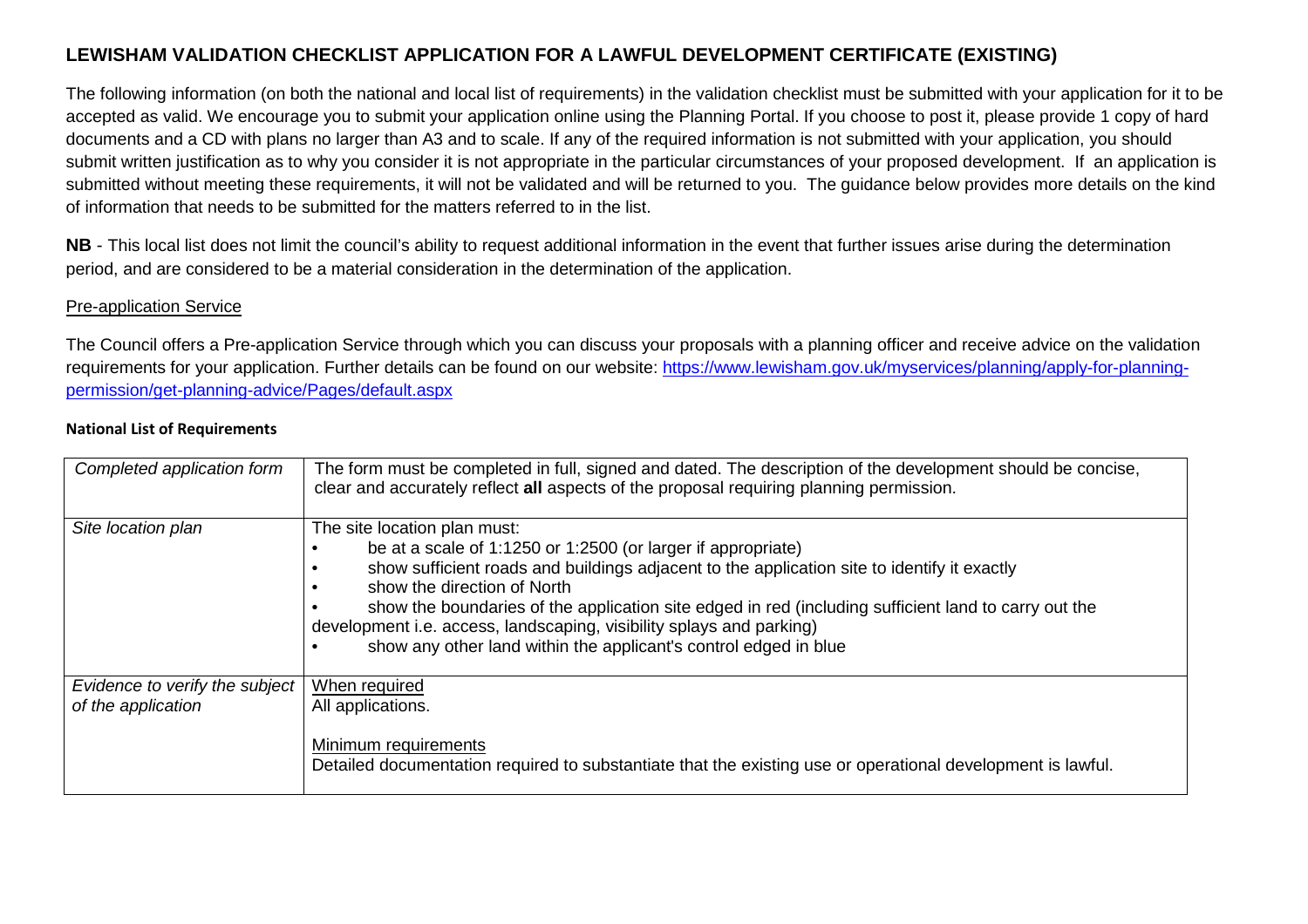|                     | Such evidence may include utility bills, tenancy agreements, Council Tax bills, valuation records, building material<br>receipts, telephone bills, statutory declarations, photographs, sworn affidavits signed by individuals with personal<br>knowledge of the premises to confirm the longevity of the use or when the operational development was<br>completed.                                                                                                                                                                                                                                                                                                                                                                                                                                                                                                                                                                                                                                                                                                                                                                                                                                                                                 |
|---------------------|-----------------------------------------------------------------------------------------------------------------------------------------------------------------------------------------------------------------------------------------------------------------------------------------------------------------------------------------------------------------------------------------------------------------------------------------------------------------------------------------------------------------------------------------------------------------------------------------------------------------------------------------------------------------------------------------------------------------------------------------------------------------------------------------------------------------------------------------------------------------------------------------------------------------------------------------------------------------------------------------------------------------------------------------------------------------------------------------------------------------------------------------------------------------------------------------------------------------------------------------------------|
| The appropriate fee | Please follow this link which sets out the fee structure and guidance on exempt applications:<br>https://www.lewisham.gov.uk/myservices/planning/apply-for-planning-permission/Download-<br>forms/Pages/default.aspx<br>Each application must have a separate fee, we do not accept one fee for several applications at different<br>addresses. If you are submitting your application through the Planning Portal or another on-line application<br>submission service, you can pay online at the same time. However, if you submitting an application directly to us,<br>via email or post, you can make a payment by debit or credit card over the telephone by calling us on 020 8314<br>7400 between 9:00 and 17:00, Monday to Friday. Alternatively, we can contact you for payment if you endorse<br>either panel 1 or 2 of the application form (depending on who we should contact for payment) with "Card Payment<br>required". Please also ensure the correct contact telephone number has been entered on the form. We will then<br>telephone you to collect payment.<br>You can pay with most debit or credit cards, except Diners Club and American Express. We no longer accept<br>cheques, unless this has been pre-agreed with us. |

# **Local List of Requirements**

| CIL - Additional Information | When required                                                                                                                                                                                                                                                                   |
|------------------------------|---------------------------------------------------------------------------------------------------------------------------------------------------------------------------------------------------------------------------------------------------------------------------------|
| <b>Requirement Form</b>      | All applications<br>Minimum requirements<br>Community Infrastructure Levy (CIL) - Determining whether a Development may be CIL Liable Planning<br>Application Additional Information Requirement form:<br>http://www.planningportal.gov.uk/uploads/1app/forms/cil_questions.pdf |
|                              | Guidance<br>This is required to calculate CIL in line with CIL regulations for the Mayor of London's CIL and local CIL.                                                                                                                                                         |
| Plans and drawings or        | When required                                                                                                                                                                                                                                                                   |
| information necessary to     | All applications relating to operational development or change of use.                                                                                                                                                                                                          |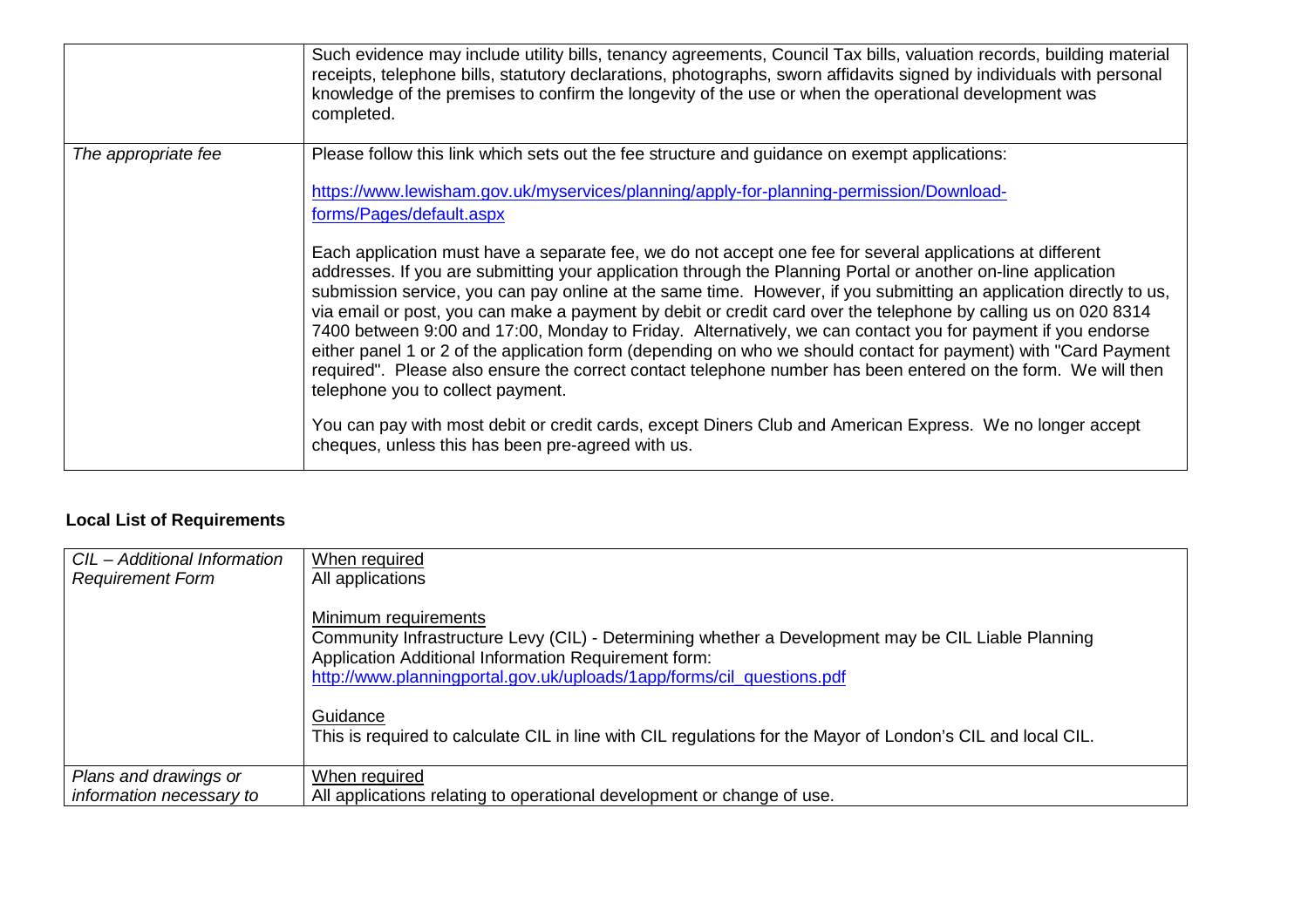| describe the subject of the<br>application | Minimum requirements                                                                                                                                                                                                                                                                                                                                                                                                                                                                                          |
|--------------------------------------------|---------------------------------------------------------------------------------------------------------------------------------------------------------------------------------------------------------------------------------------------------------------------------------------------------------------------------------------------------------------------------------------------------------------------------------------------------------------------------------------------------------------|
|                                            |                                                                                                                                                                                                                                                                                                                                                                                                                                                                                                               |
|                                            | Block Plans: existing and proposed at 1:500 scale<br>Floor Plans: existing and proposed, including roof plans, at 1:50 or 1:100 scale                                                                                                                                                                                                                                                                                                                                                                         |
|                                            | Elevations: existing and proposed at 1:50 or 1:100 scale                                                                                                                                                                                                                                                                                                                                                                                                                                                      |
|                                            | Sections: showing finished floor and site levels at 1:50 or 1:100 scale                                                                                                                                                                                                                                                                                                                                                                                                                                       |
|                                            | General plan requirements                                                                                                                                                                                                                                                                                                                                                                                                                                                                                     |
|                                            | All submitted plans and drawings must:                                                                                                                                                                                                                                                                                                                                                                                                                                                                        |
|                                            | - include a title and drawing number (with the relevant revision number as necessary)<br>- show the direction of north                                                                                                                                                                                                                                                                                                                                                                                        |
|                                            | - be drawn to an identified metric scale (e.g. 1:50, 1:100, 1:200)                                                                                                                                                                                                                                                                                                                                                                                                                                            |
|                                            | - include key written dimensions and a scale bar showing a length of 1 metre and 10 metres<br>- state at which paper size the scale applies e.g. scale 1:200 at A3                                                                                                                                                                                                                                                                                                                                            |
|                                            | - show the proposed development in relation to the site boundaries and other existing buildings on the site                                                                                                                                                                                                                                                                                                                                                                                                   |
|                                            | - show the proposed and existing situation on separate drawings.                                                                                                                                                                                                                                                                                                                                                                                                                                              |
|                                            | The scale bar, written dimensions and paper size are required to provide clear information on the scale to avoid<br>errors and misinterpretation due to variations and accuracy associated with the copying and printing of plans that<br>have been stored electronically.                                                                                                                                                                                                                                    |
|                                            | Applications proposing roof extensions to dwellinghouses should include a calculation of the increased roof<br>volume arising from the proposals.                                                                                                                                                                                                                                                                                                                                                             |
|                                            | Block Plans must show at least the properties on either side and to the rear as well as existing and proposed<br>features e.g. roads, parking areas (including wheelchair parking), footpaths, any existing rivers, landscaping<br>(including the extent and type of hard surfacing), boundary treatments including walls and fences where proposed,<br>trees, buildings and other structures (e.g. cycle and refuse stores).<br>Floorplans must indicate the position and size of wheelchair units proposed. |
|                                            | Elevations must include any pipework, drainage, vents etc proposed.                                                                                                                                                                                                                                                                                                                                                                                                                                           |
|                                            | Levels shown on section drawings must relate to a fixed datum point off site.                                                                                                                                                                                                                                                                                                                                                                                                                                 |
|                                            | Applications for change of use will need to be accompanied by floor plans where it is necessary to indicate the<br>extent of the use and its relationship to adjacent development, for example, where it is proposed to change the use<br>of part of a floor or building.                                                                                                                                                                                                                                     |